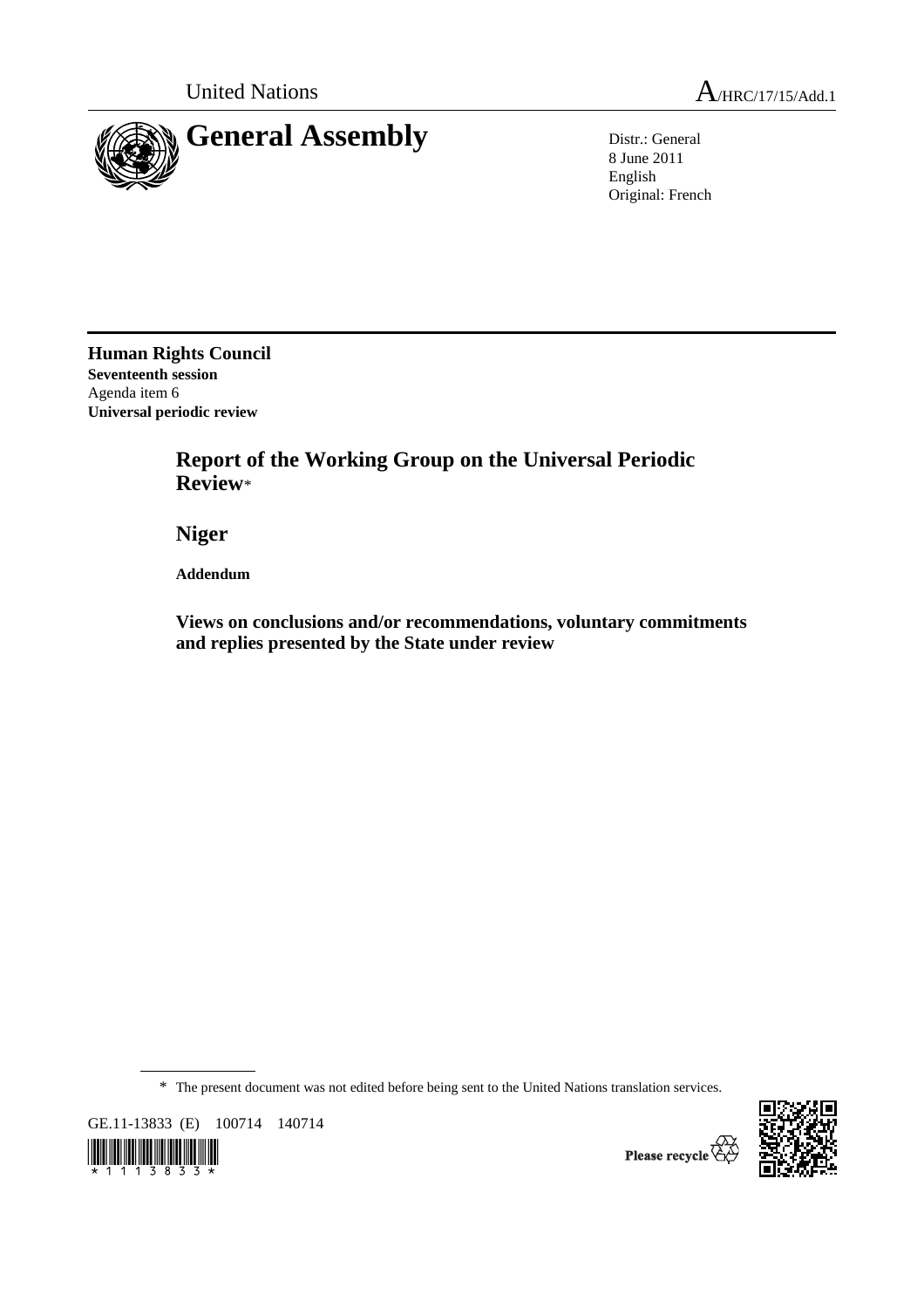# **I. Replies concerning the group of recommendations whose examination was postponed**

1. With a view to the final adoption of its national report for the universal periodic review by the Human Rights Council, Niger has been requested to take a final decision on the issues that were postponed. After examination, it has been possible to group the recommendations concerning these issues into three categories:

- Ratification of human rights instruments;
- Criminalization of torture and abolition of the death penalty;
- Withdrawal of reservations to the Convention on the Elimination of All Forms of Discrimination against Women, violence against women and children, and access to justice for victims of gender-based violence.

## **A. Recommendations concerning the ratification of human rights instruments**

2. In recommendations Nos. 78.1–78.7, 78.11, 78.12, 78.21–78.26 and 78.29 it is stated that Niger has not yet ratified certain instruments, including the Optional Protocol to the Convention on the Rights of the Child on the involvement of children in armed conflict, the International Convention for the Protection of All Persons from Enforced Disappearance, the Optional Protocol to the Convention against Torture and Other Cruel, Inhuman or Degrading Treatment or Punishment, the Optional Protocol to the International Covenant on Economic, Social and Cultural Rights and the Second Optional Protocol to the International Covenant on Civil and Political Rights.

- Niger has ratified the Optional Protocol to the Convention on the Rights of the Child on the involvement of children in armed conflict and will deposit the instruments of ratification;
- Niger takes note of the recommendations concerning the ratification of the following instruments:
	- The International Convention for the Protection of All Persons from Enforced Disappearance;
	- The Optional Protocol to the Convention against Torture and Other Cruel, Inhuman or Degrading Treatment or Punishment;
	- The Optional Protocol to the International Covenant on Economic, Social and Cultural Rights.

3. Niger will initiate a domestic process prior to embarking on ratification so as not to fall short of its international commitments.

4. Consultations on the Second Optional Protocol to the International Covenant on Civil and Political Rights have begun and will continue until the process has been concluded.

## **B. Recommendations concerning torture and the abolition of the death penalty**

5. Recommendations Nos. 78.5 and 78.21–78.30 concern torture and the abolition of the death penalty.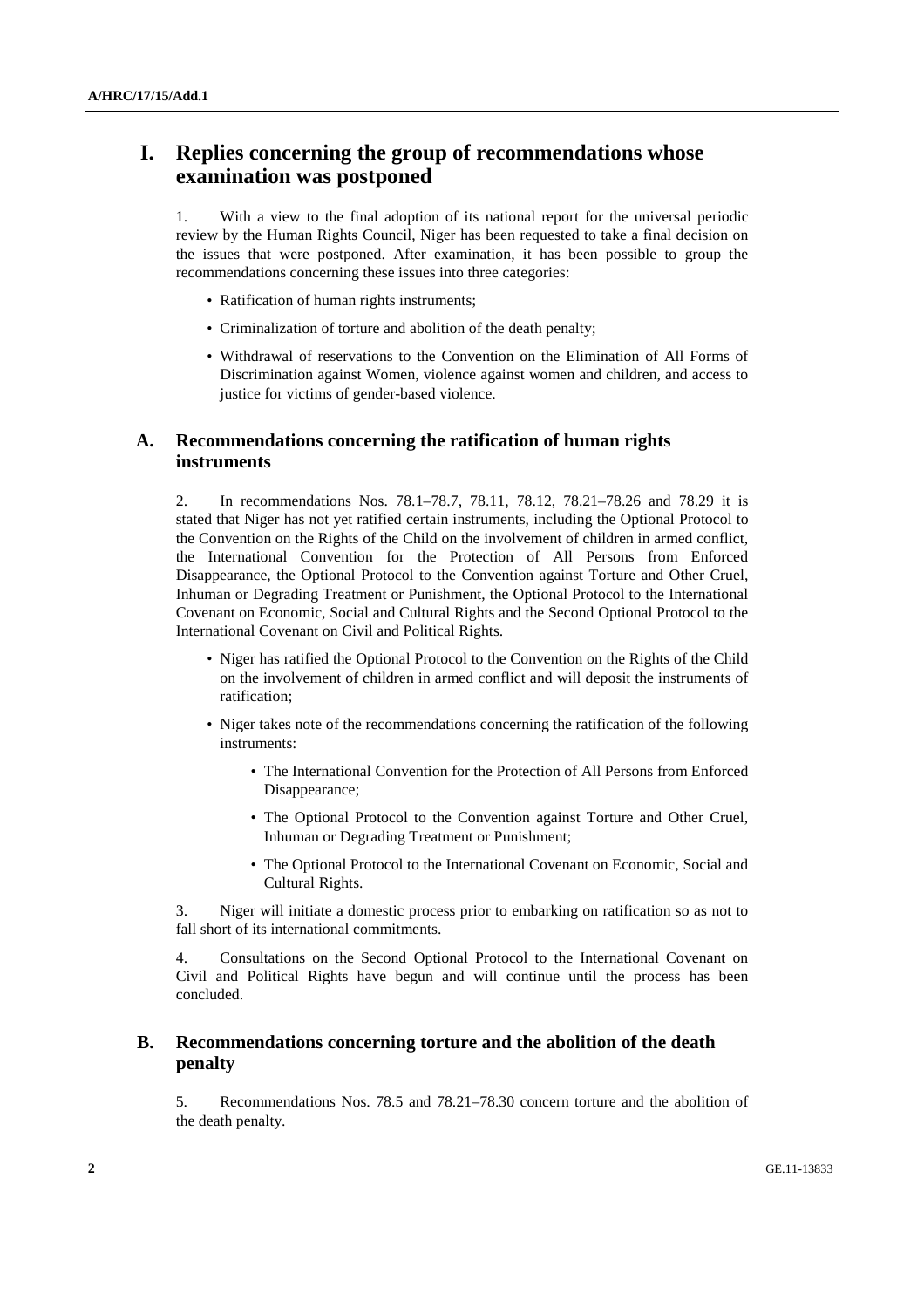6. With regard to the criminalizing of torture, article 14 of the Constitution of 25 November 2010 provides that "no one shall be subjected to torture, slavery or cruel, inhuman or degrading treatment. Any individual or agent of the State who, during the exercise of his or her functions, commits acts of torture or inflicts cruel, inhuman or degrading treatment, whether on his or her own initiative or under orders, shall be punished in accordance with the law". Article 208, paragraphs 1 to 4, of the Criminal Code also prohibits torture and other cruel, inhuman or degrading treatment.

7. However, no crime identified as torture and meeting a legal definition that combines several key elements (legal, moral and material) is mentioned in the Criminal Code.

8. Several training sessions have been organized to familiarize law enforcement officials with the international legal instruments that prohibit torture.

9. In short, there is no obstacle to criminalizing torture. The Legislative Reform Commission of the Ministry of Justice intends to submit a bill on the matter once the Optional Protocol has been ratified.

10. As for the abolition of the death penalty, it is true that Niger has not yet ratified the memorandum of understanding.

11. The transitional Government has, however, taken measures towards ratifying the Optional Protocol and adopting a law to abolish the death penalty. These measures have included developing a multistage strategy to raise public awareness, with the involvement of religious leaders, traditional chiefs, NGOs and associations, political parties and State bodies; expressing support for the bill; and submitting it to the National Consultative Council for adoption.

12. The various stages of the strategy had not been completed when the bill was submitted to the legislature for consideration. During the discussions, two points of view emerged. Some members thought that the issue should be examined more carefully and a wide public debate initiated before any final decision was made, while others maintained that the death penalty was not a priority issue for the country's population and that the discussion was driven by lobbying on the part of "certain international organizations".

13. These viewpoints should be considered in the light of the following:

- Niger has a de facto moratorium on the death penalty given that the latter has not been applied since 1976;
- The absence of public debate on the issue notwithstanding, there is a militant abolitionist movement calling for the repeal of all laws that provide for the application of this sentence;
- Niger has ratified almost all the international human rights instruments and is therefore bound to respect human rights, including the right to life.

14. In the interest of State continuity, the current Government, which has so far demonstrated its commitment to building a democratic State based on the rule of law, may decide to continue the aforementioned activities and enact the bill abolishing the death penalty through a consensual process.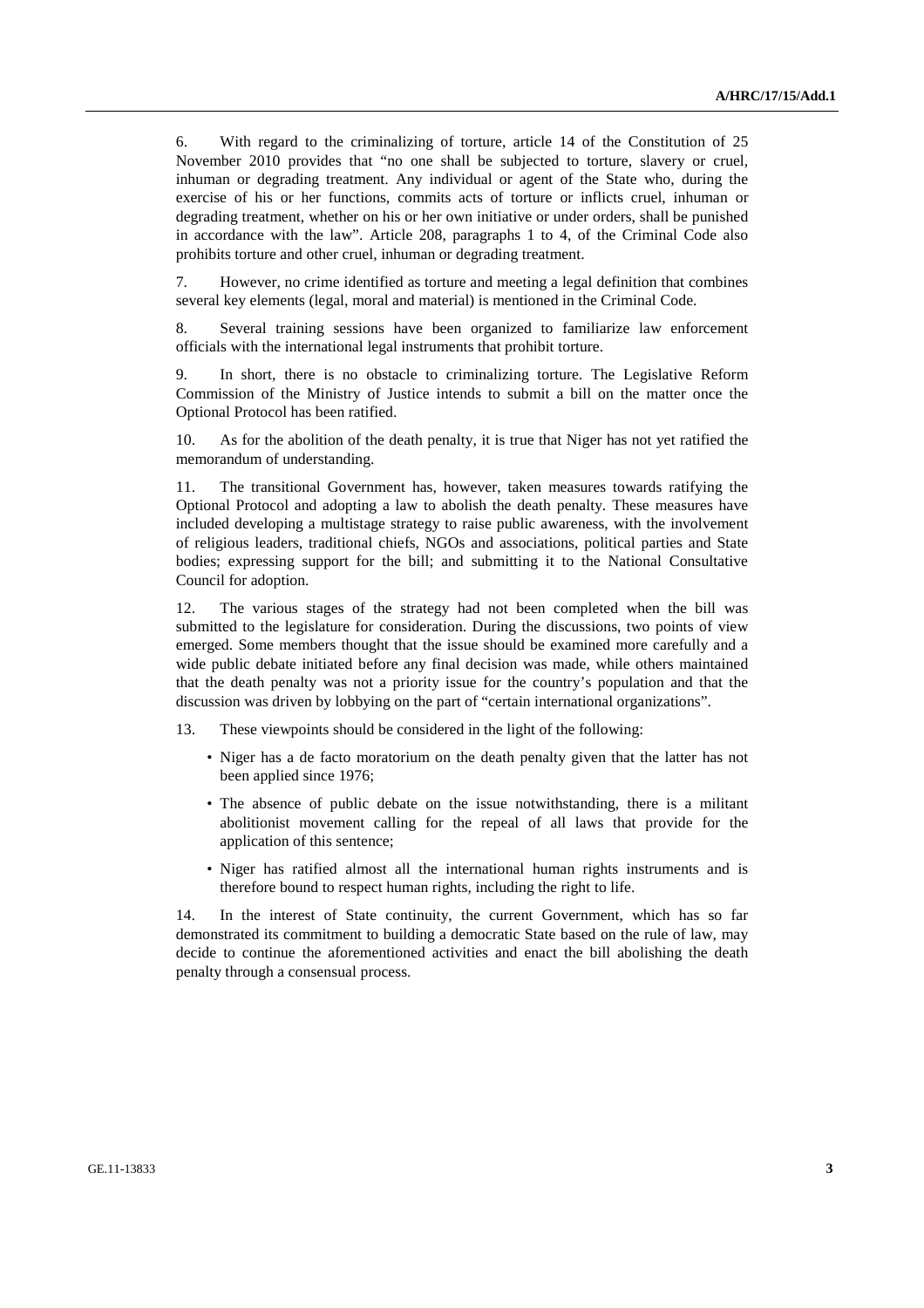## **C. Recommendations concerning the withdrawal of reservations to the Convention on the Elimination of All Forms of Discrimination against Women, violence against women and children, and access to justice for victims of gender-based violence**

15. Recommendations Nos. 78.17–78.20 and 78.31–78.33 concern violence against women and children, and access to justice for victims of gender-based violence.

16. Niger remains firmly committed to ensuring that respect for human rights, and in particular women's rights, is guaranteed. Article 22 of the Constitution provides for the elimination of all forms of discrimination against women, girls and people with disabilities.

17. Niger has carried out a series of measures with a view to withdrawing its reservations to the Convention on the Elimination of All Forms of Discrimination against Women (recommendations Nos. 78.7–78.10, 78.12, 78.17 and 78.32), including:

- Developing a rationale for withdrawing reservations;
- Advocating for the withdrawal of reservations.

Awareness-raising campaigns are ongoing.

18. The Government has also designed and implemented several initiatives to safeguard women's right to participation in public, political and economic life, including:

- A law on the quota system along with implementing legislation;
- A national gender policy:
- A framework for consulting on gender and children's issues with technical and financial partners and civil society to implement the national gender policy;
- Programmes and projects designed to ensure true equality between men and women, including, among others, a gender initiative, the Genre joint programme with the United Nations system and a gender equity strengthening project;
- A women's leadership programme comprising training activities for various stakeholders;
- A collection of texts relating to the promotion and protection of women's rights.

19. In an effort to regulate family relations, the Government has taken steps to consolidate its legal system, which is currently based on both customary and modern law. Such measures aim to safeguard equality and non-discrimination in accordance with the Constitution and the international legal instruments ratified by Niger, and have included, inter alia:

- The drafting of a personal status bill;
- The establishment of an ethics committee responsible for finalizing the bill and ensuring its dissemination and its tabling for adoption;
- The organization of regional forums and a workshop to validate the text.

20. Despite all these efforts, the bill has met with some resistance from certain opinion leaders, owing to a perceived lack of consultation. The State therefore intends to arrange for broader consultation.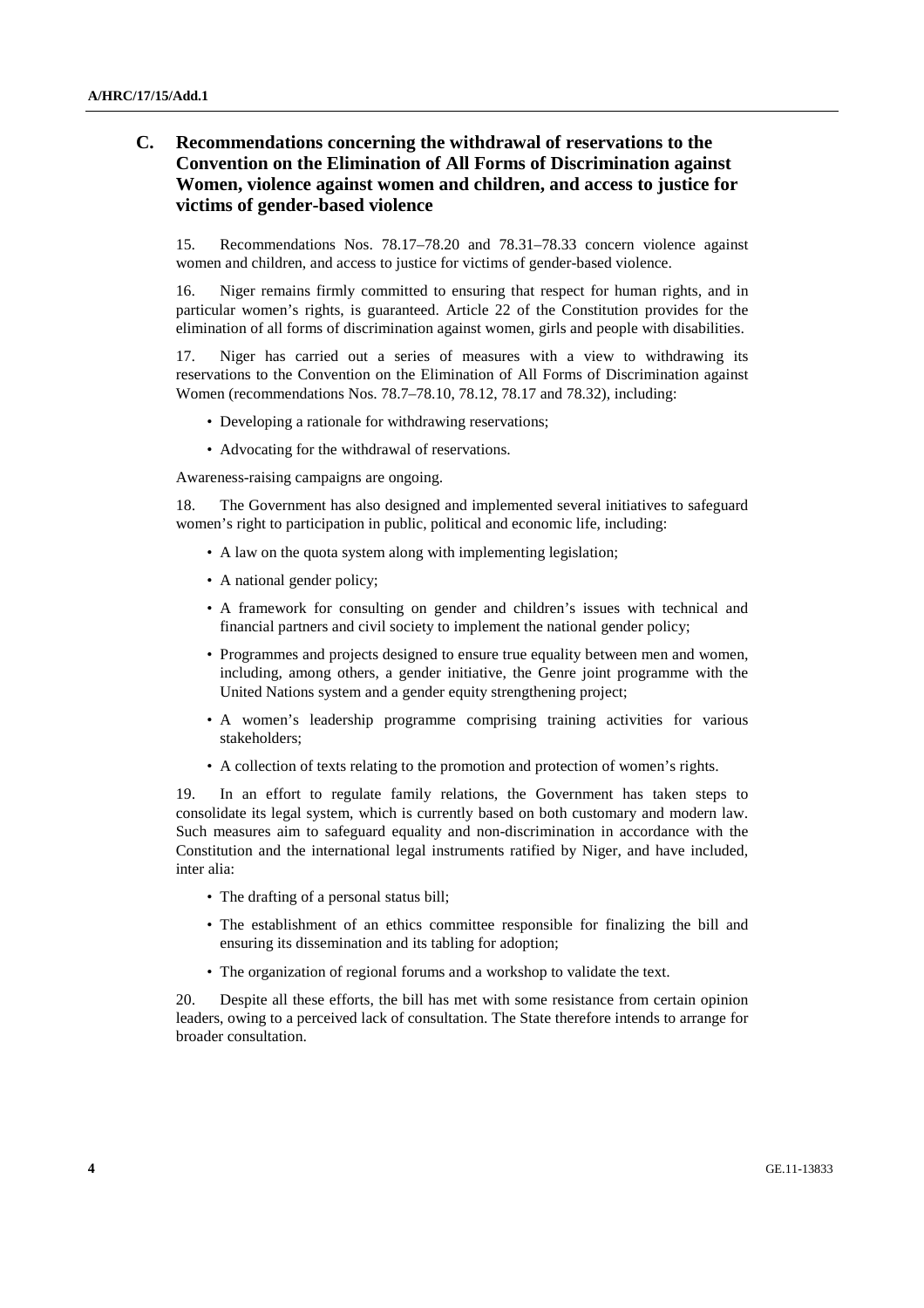#### **Recommendations Nos. 78.32 and 78.33 concerning efforts to combat violence against women and children and access to justice for victims of gender-based violence**

21. The legislative framework of Niger includes provisions regarding violence against women and children.

- Article 22 of the Constitution of 25 November 2010 provides for the protection of women and children against all forms of discrimination and violence and guarantees their right to participation in national development. Article 24 guarantees the protection of children against exploitation and abandonment and promotes their rights to education and employment;
- The Criminal Code prohibits intentional assault and battery, rape, sexual harassment and female genital mutilation;
- Article 7 of the Reproductive Health Act states that every person has the right to protection against torture and cruel, inhuman or degrading physical treatment in general and that involving their reproductive organs in particular. All forms of violence and sexual abuse are prohibited and punishable by law.

22. Other measures have been taken to reduce violence against women and children in public and private life, including:

- The establishment of a framework for consultation with stakeholders involved in combating gender-based violence;
- The establishment of crisis centres and legal clinics;
- The holding of an annual 16-day awareness-raising event to combat violence against women and children.

23. With regard to female genital mutilation, the Government has made efforts to abolish the practice and socially and professionally reintegrate the practitioners of excision through a community-based education programme.

24. Access to justice is unrestricted and free of charge in Niger and the legal mechanisms in place ensure that all citizens are treated equally by the public legal services, regardless of gender or disability.

#### **Recommendation No. 78.13 concerning indigenous populations and communities**

25. Niger does not recognize the existence of indigenous populations, or nomadic peoples, as they are called in the report of the Working Group on Indigenous Populations/Communities in Africa of the African Commission on Human and Peoples' Rights. Minority ethnic groups are present in the country, but they live harmoniously on an equal basis with other groups.

#### **Recommendations Nos. 78.14–78.16 concerning the issuance of a standing invitation to the special procedures mandate holders**

26. Niger reaffirms its commitment to inviting special rapporteurs to visit the country whenever necessary.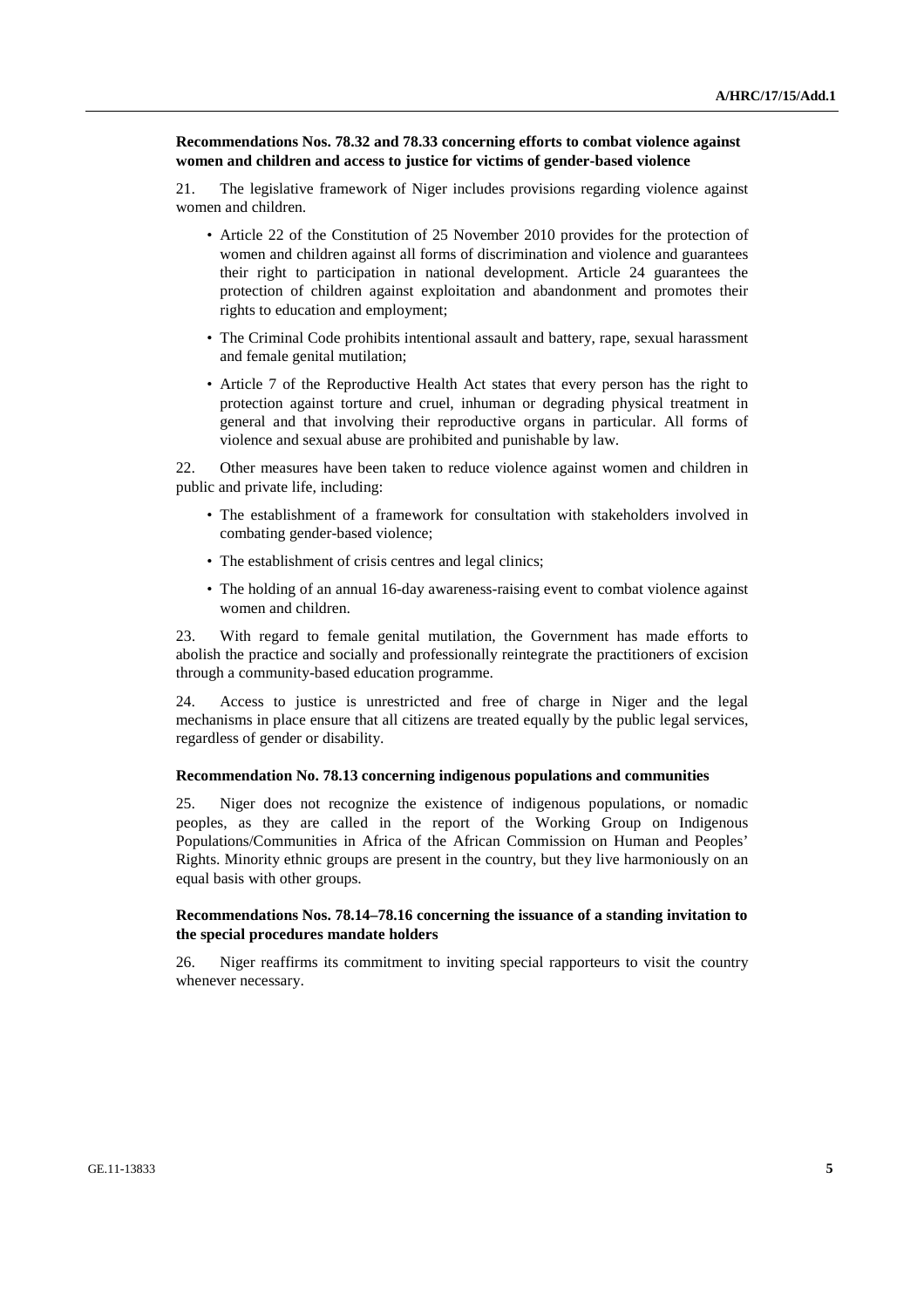# **II. Progress achieved since the review**

## **A. Food security**

### **Establishment of the Agricultural Bank**

27. Established on 18 February 2011, the bank specializes in tackling food insecurity and supporting the development of the agrifood industry. The bank's customer base consists primarily of agropastoral producers and other operators in the agrifood industry. To support the industry, the Government has established a guarantee fund, a subsidy fund and a disaster insurance fund.

### **International Symposium on Food and Nutritional Security**

28. The symposium, led by the High Authority for Food Security, was held from 28 to 31 March 2011 in Niamey. Its aim was to share and build on lessons learned, and to devise effective and sustainable solutions to food insecurity.

29. Prior to that event, Niger had had no strategic framework for managing, aligning, coordinating, monitoring and evaluating short-, medium- and long-term food security interventions, whence the need to tackle the structural causes of food insecurity.

30. The discussions held during the symposium resulted in recommendations that will be the subject of round-table consultations with donors in September 2012.

### **Construction of the Kandadji Dam**

31. Construction of the dam, which is in its initial stages and is expected to take five years, is intended to produce 2,000 hectares of irrigated land. Of this development, 300 hectares are funded by the national budget and 1,700 hectares by the West African Development Bank. The President of Niger laid the first stone of the dam on 23 May 2011. An electric power plant will also be built during this initial stage. Subsequent stages will involve the development of 1,000 to 2,000 hectares of irrigated land yearly over a 30-year period, or a total of around 45,000 hectares.

## **B. Public health**

32. The Government has decided to recruit 1,608 health workers, including 450 doctors. These extra workers will reduce the ratio of doctors to inhabitants from 1:41,200 to 1:18,706, the ratio of nurses to inhabitants from 1:5,660 to 1:4,465, and the ratio of midwives to women of childbearing age from 1:5,400 to 1:3,604.

## **C. Socioeconomic integration of rural women**

33. The Government recently established a solidarity fund for rural women. This fund is open to the public and is intended to help empower rural women and reduce the burden of household tasks.

## **D. Low-income housing**

34. In 2010, the Government spent 2 billion CFA francs of its own funds to build 174 low-income housing units. A further 3 billion CFA francs have been set aside to continue these efforts in 2011.